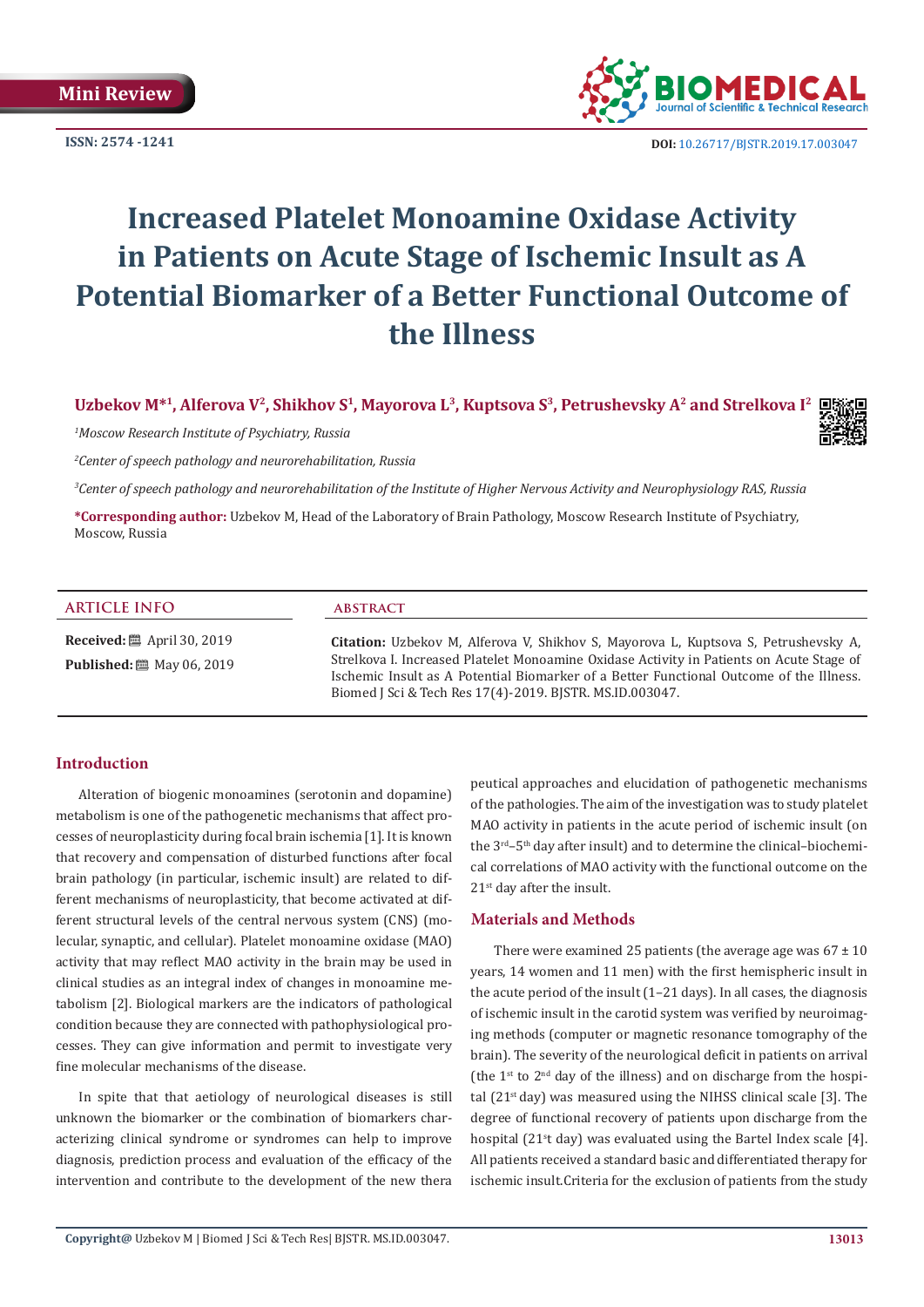included hemorrhagic insult, a severe state of patients associated with a decreased level of wakefulness, and psychic illnesses or previous focal CNS injuries.

The control group consists of 17 subjects with demographic characteristics similar to the characteristics of patients with ischemic insult (Student's t test, P < 0.1) with no clinical signs of chronic cerebrovascular insufficiency. All patients and subjects from the control group gave informed consent for participation in the clinical study. The study was performed in accordance with the Helsinki Declaration on experiments involving human beings. The activity of monoamine oxidase of platelets was measured using the method [5] in all patients on the 3rd–5th day of the illness. Statistical analysis of the data was performed using STATISTICA software, version 6. Differences were considered as significant at P < 0.05.

## **Results and Discussion**

A moderate or good recovery of neurological functions during the acute period of the insult (1–21 days) was observed in 72% of the patients (a Bartel Index of 70–80 points; a NIHSS of 6–8 points). In other cases (18% of the patients), the recovery of neurological functions was minimal. These patients had a strong and predominantly motor neurological deficit and speech disturbances of different severities (a Bartel Index of 50–65 points; a NIHSS of12–14 points). No lethal outcomes occurred in the group of patients In 64% of the patients, we found a considerable increase in platelet MAO activity on the  $3<sup>rd</sup> - 5<sup>th</sup>$  day of the illness, as compared to control group (Mann–Whitney U test,  $P < 0.00001$ ). In the group of patients with ischemic insult, MAO activity was  $16.10 \pm 8.5$  nmole benzaldehyde/mg protein/hour, that was significantly higher, almost 2.6 times, as compared with the control group  $(8.70 \pm 0.7 \text{ mm})$  benzaldehyde/mg protein/hour).

The results reflect the strong activation of deamination process in patients with ischemic insult. May be that is connected with the increased level of monoamines (catecholamines and serotonin) in the acute period of the illness. The increase in platelet MAO activity that may reflect the MAO activity in the brain [2], may result in a decrease in the level of catecholamines and serotonin. This can be considered as a compensatory response that stabilizes homeostasis during the acute period of ischemic insult. This compensatory mechanism is associated with a better functional outcome of the illness, which was confirmed by significant correlations between the MAO activity and neurological deficit in patients with ischemic insult. Significant correlations (with opposite signs) were observed

between the MAO activity on the 3rd–5th day of the illness and neurological deficit score (NIHSS) and the functional recovery of patients (the Bartel Index) on the 21st day of the illness (MAO/NIHSS:  $r = -0.72$ ,  $P = 0.04$ ; MAO/Bartel Index:  $r = +0.66$ ,  $P < 0.05$ ).

A decrease in the neurological deficit accompanied by a decrease in the NIHSS score and an increase in the Bartel Index was associated with an increase in the activity of platelet MAO. The results of regression analysis also suggested that there is a significant negative correlation between the MAO activity on the 3<sup>rd</sup>-5<sup>th</sup> day of the illness and the recovery of neurological functions on the 21st day after ischemic insult (summary NIHSS score; contingency test  $(\chi^2 - 1) = 7.47$ , P = 0.005 (odds ratio OR = 1.29). The increase in MAO activity during the acute period of ischemic insult was associated with one of the compensatory responses that stabilize the homeostasis of the patient's body and provide conditions for better recovery of neurological functions. There is an important poorly investigated problem of the recovery of disturbed neurological functions on the late stages after ischemic insult. Our preliminary experimental results in which poststroke patients underwent brain scanning with analysis of functional (resting state fMRI) and anatomical connectivity at different (chronic) stages of disease allowed us to identify some patterns of the recovery process. It was found that the recovery of speech was reflected in the strengthening of large-scale interhemispheric functional connectivity and of the left intrinsic connectivity of the frontotemporoparietal region (according to the resting state fMRI. Thus, the increased platelet MAO activity in the acute period of insult may be considered as a positive potential serological biomarker of the functional outcome of the illness on the 21<sup>st</sup> day of ischemic insult.

#### **References**

- 1. [Holschneider DP, Scremin OU, Huynh L, Chen K, Shih JC \(1999\) Lack](https://www.ncbi.nlm.nih.gov/pubmed/10025583) [of protection from ischemic injury of monoamine oxidase B-deficient](https://www.ncbi.nlm.nih.gov/pubmed/10025583) [mice following middle cerebral artery occlusion. Neuroscience Letters](https://www.ncbi.nlm.nih.gov/pubmed/10025583) [259\(3\): 161-164.](https://www.ncbi.nlm.nih.gov/pubmed/10025583)
- 2. [Chen K, Wu HF, Shih JC \(1993\) The deduced amino acid sequences of](https://www.ncbi.nlm.nih.gov/pubmed/8515265) [human platelet and frontal cortex monoamine oxidase are identical. J](https://www.ncbi.nlm.nih.gov/pubmed/8515265) [Neurochem 61\(1\): 187-190.](https://www.ncbi.nlm.nih.gov/pubmed/8515265)
- 3. [Frankel MR, Morgenstern LB, Kwiatkowski T, Lu M, Tilley BC, et al.](https://www.ncbi.nlm.nih.gov/pubmed/11061250) [\(2000\) Predicting prognosis after stroke: a placebo group analysis from](https://www.ncbi.nlm.nih.gov/pubmed/11061250) [the National Institute of Neurological Disorders and Stroke rt-PA Stroke](https://www.ncbi.nlm.nih.gov/pubmed/11061250) [Trial. Neurology 55\(7\): 952-959.](https://www.ncbi.nlm.nih.gov/pubmed/11061250)
- 4. [Mahoney F, Barthel D \(1965\) Functional evaluation: the Barthel index.](https://www.ncbi.nlm.nih.gov/pubmed/14258950) [MD State Med J 14: 61-65.](https://www.ncbi.nlm.nih.gov/pubmed/14258950)
- 5. Voloshina ON, Moskvitina TA (1985) Method of estimation of platelet monoamine oxidase activity. Lab Delo 5: 289-291.